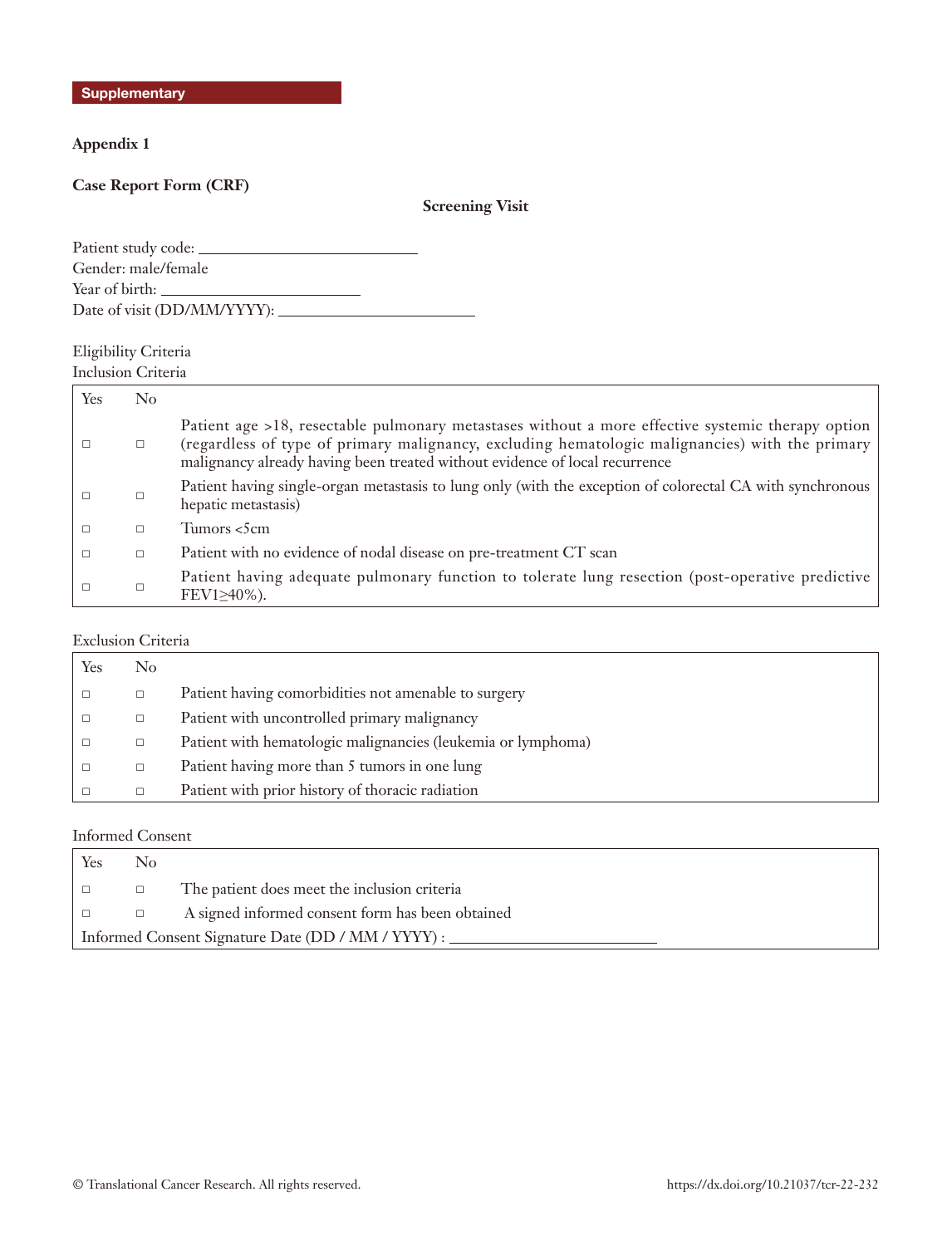## **Baseline Visit**

Patient study code: Date of visit (DD / MM / YYYY):

Radiology:

| CT chest         | $\Box$ No evidence of disease progression<br>$\Box$ Evidence of disease progression. Please specify: |
|------------------|------------------------------------------------------------------------------------------------------|
| (DD / MM / YYYY) |                                                                                                      |

Circulating tumour cells

| Date of blood work collected | <b>Results:</b> |
|------------------------------|-----------------|
| (DD / MM / YYYY)             |                 |

|                                                                                             | Primary Cancer                 |        |                               |        |                |
|---------------------------------------------------------------------------------------------|--------------------------------|--------|-------------------------------|--------|----------------|
|                                                                                             | Soft tissue sarcoma            | П      | Melanoma                      | $\Box$ | Gastric cancer |
|                                                                                             | Colorectal cancer              | $\Box$ | Head and neck cancer Specify: | $\Box$ | Other:         |
|                                                                                             | Renal cell carcinoma           | □      | Osteosarcoma                  |        |                |
|                                                                                             | Germ cell cancer               | П      | Breast cancer                 |        |                |
|                                                                                             | Gynecologic cancer<br>Specify: | $\Box$ | Hepatocellular cancer         |        |                |
| Date of resection of primary cancer (DD / MM / YYYY):                                       |                                |        |                               |        |                |
| Final pathology of primary cancer: $T_{\text{max}} N_{\text{max}}$ Margin: clear / positive |                                |        |                               |        |                |
|                                                                                             |                                |        |                               |        |                |

|                   | Number of Nodules              |  |                            |  |                  |
|-------------------|--------------------------------|--|----------------------------|--|------------------|
| $\Box$            | Right upper lobe_________      |  | Right middle lobe ________ |  | Right lower lobe |
|                   | $\Box$ Left upper lobe $\Box$  |  | Left lower lobe ________   |  |                  |
| Biopsy performed? |                                |  |                            |  |                  |
| $\Box$ No         |                                |  |                            |  |                  |
|                   | $\Box$ Yes Location of nodule: |  |                            |  |                  |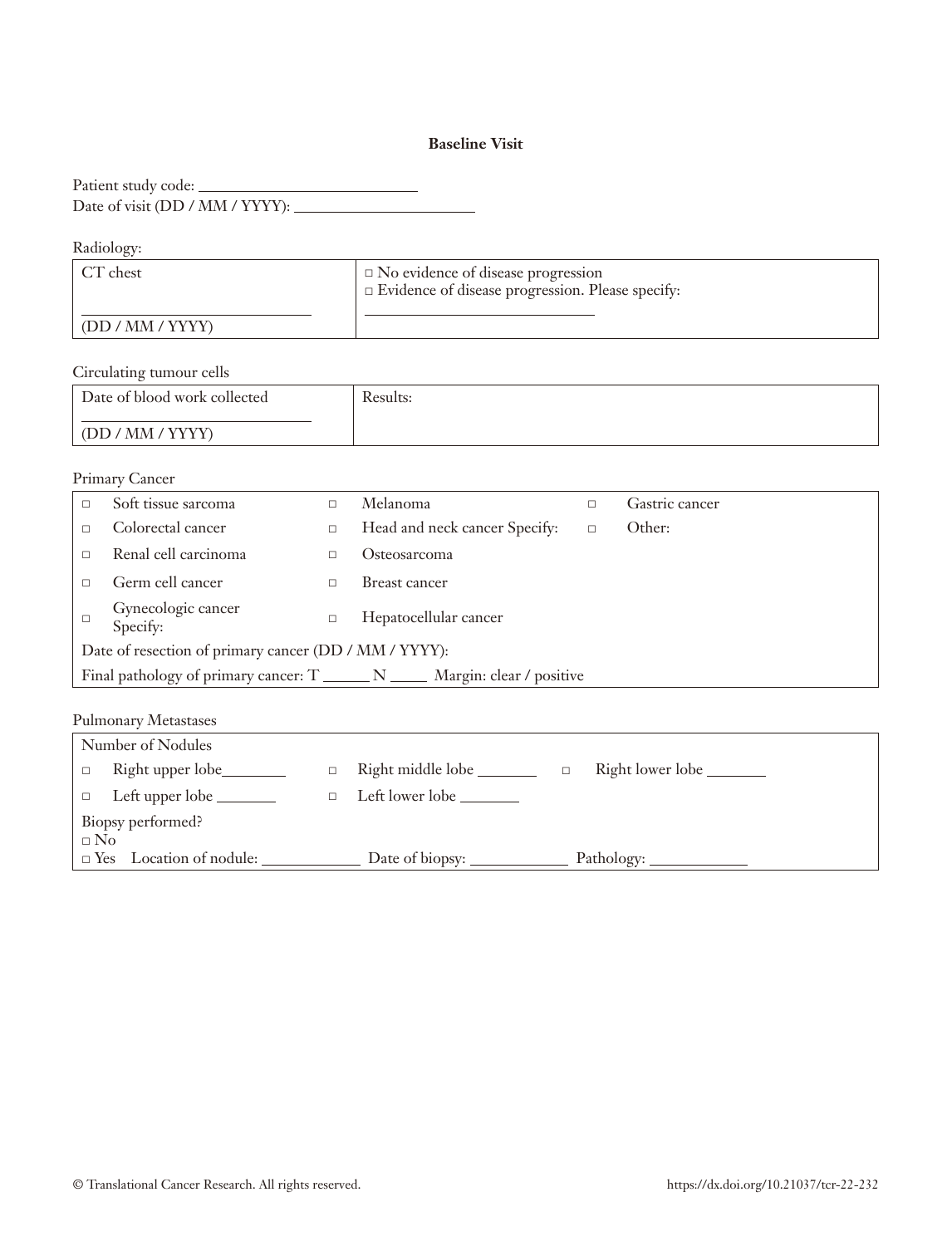| Medical History                                                               |                                                                                                                                                                                                                                                                                                                                 |                 |  |  |
|-------------------------------------------------------------------------------|---------------------------------------------------------------------------------------------------------------------------------------------------------------------------------------------------------------------------------------------------------------------------------------------------------------------------------|-----------------|--|--|
| Significant Medical History?                                                  | $\Box$ Yes<br>$\hfill \Box$<br>No                                                                                                                                                                                                                                                                                               |                 |  |  |
| System                                                                        | Comments                                                                                                                                                                                                                                                                                                                        |                 |  |  |
| Ear, Nose, Or Throat                                                          |                                                                                                                                                                                                                                                                                                                                 |                 |  |  |
| Ophthalmologic                                                                |                                                                                                                                                                                                                                                                                                                                 |                 |  |  |
| Cardiovascular                                                                | $\Box$ CHF<br>Class.<br>$\scriptstyle\rm II$ $\scriptstyle\rm \Box$<br>III $\Box$<br>$I \Box$<br>$IV \square$<br>$\Box$ Angina<br>$I\; \square$<br>Class.<br>$II \Box$<br>$III$ $\Box$<br>IV <sub>z</sub><br>$\hfill \Box$ MI<br>$\Box$ CABG<br>Coronary Artery Disease<br>□ Hypertension<br>□ Hypercholesterolemia<br>□ Other: |                 |  |  |
| Respiratory                                                                   | $\Box$ COPD<br>Class.<br>$I \Box$<br>$\;$ II $\;$ $\;$ $\;$<br>$III$ $\Box$<br>$IV \square$<br>Other:<br>FEV 1:<br>DLCO:                                                                                                                                                                                                        |                 |  |  |
| Gastrointestinal                                                              |                                                                                                                                                                                                                                                                                                                                 |                 |  |  |
| Neurological                                                                  |                                                                                                                                                                                                                                                                                                                                 |                 |  |  |
| Genitourinary                                                                 |                                                                                                                                                                                                                                                                                                                                 |                 |  |  |
| Musculoskeletal                                                               | $\Box$ Osteoarthritis<br>□ Other:                                                                                                                                                                                                                                                                                               |                 |  |  |
| Endocrine                                                                     | $\Box$ Diabetes<br>Insulin dependant Yes □<br>$\mathrm{No}$ $\Box$<br>$\Box$ Other:                                                                                                                                                                                                                                             |                 |  |  |
| Dermatologic                                                                  |                                                                                                                                                                                                                                                                                                                                 |                 |  |  |
| <b>Blood</b> disorders                                                        |                                                                                                                                                                                                                                                                                                                                 |                 |  |  |
| Lymph Nodes                                                                   |                                                                                                                                                                                                                                                                                                                                 |                 |  |  |
| Mental                                                                        |                                                                                                                                                                                                                                                                                                                                 |                 |  |  |
| Pre-op<br>Chemo/Radiation                                                     | Yes $\Box$<br>No <sub>1</sub><br>Pre-op chemo<br>Pre-op rad.<br>Yes $\hfill \Box$<br>No <sub>1</sub><br>Body site:                                                                                                                                                                                                              |                 |  |  |
| Other:                                                                        |                                                                                                                                                                                                                                                                                                                                 |                 |  |  |
| <b>Smoking Status</b><br>Never Smoked<br>Past Smoker<br><b>Current Smoker</b> | $No =$<br>Patient quit smoking?<br>Yes $\Box$<br>How long ago did patient quit smoking?                                                                                                                                                                                                                                         | Smoking history |  |  |
| No Information                                                                | $\Box$ months $\Box$ days<br>$\Box$ years<br># of                                                                                                                                                                                                                                                                               | # Pack years    |  |  |

CHF, Angina, and COPD Classification. Symptoms only with: Class I: severe or strenuous activity. Class II: moderate activity. Class III: light activity. Class IV: at rest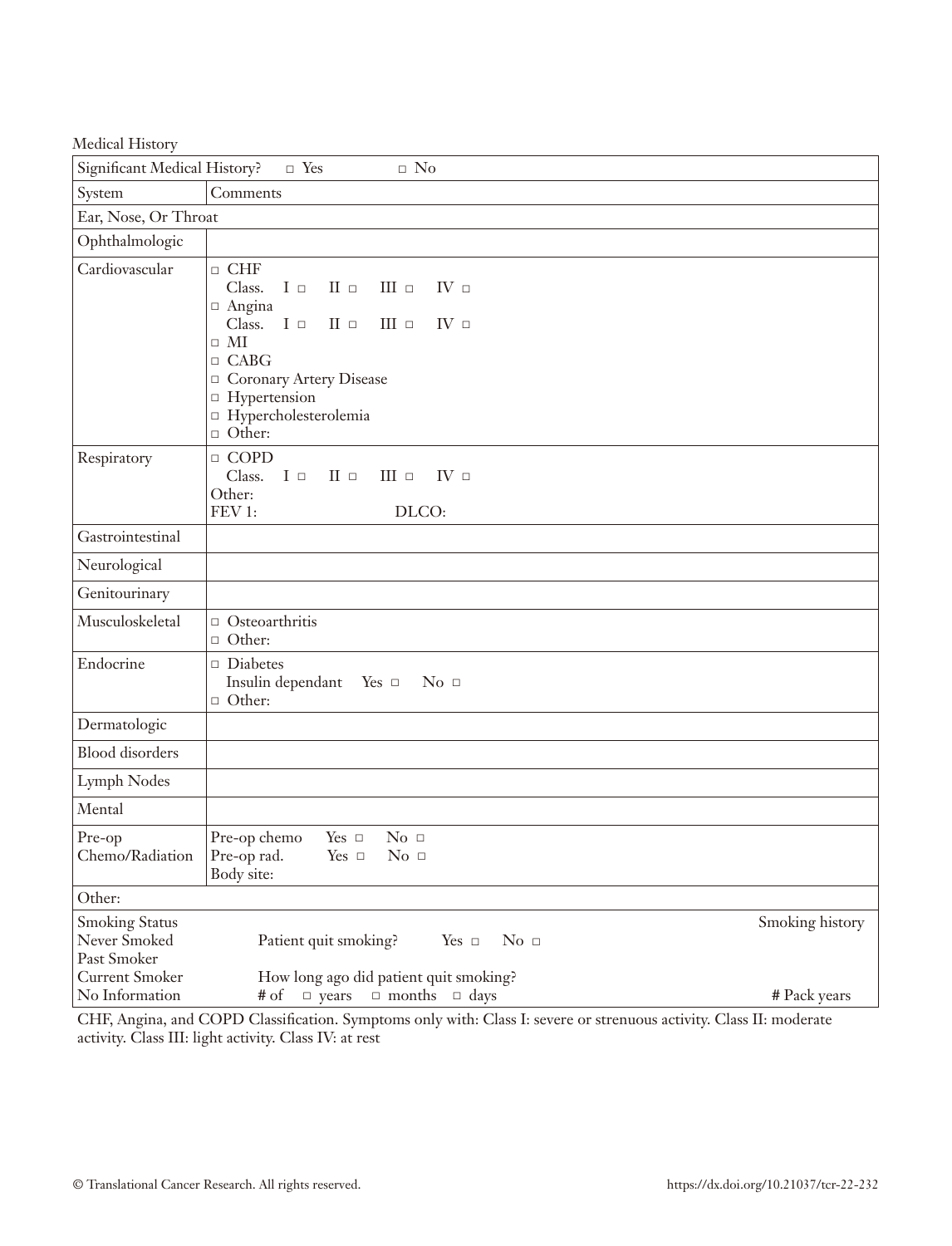#### **Baseline**

Patient study code: \_\_\_\_\_\_\_\_\_\_\_\_\_\_\_\_\_\_\_ Date of visit (DD / MM / YYYY):

| Study Information:                                       |  |
|----------------------------------------------------------|--|
| Date of surgical resection (DD / MM / YYYY)              |  |
| Date of discharge (DD / MM / YYYY)                       |  |
| Date Trial intervention commencement<br>(DD / MM / YYYY) |  |
| Research Coordinator Signature:                          |  |

## **Stereotactic Body Radiation Therapy (SBRT)**

Patient undergoes SBRT delivered according to a risk-adjusted dose fractionation contingent on tumor size and location.

| Study Information:                              |                         |
|-------------------------------------------------|-------------------------|
| Date of SBRT (DD / MM / YYYY)                   |                         |
| Date of discharge (DD / MM / YYYY)              |                         |
| Tumor characteristics                           | <b>Size</b><br>Location |
| Doses of Trial intervention<br>(DD / MM / YYYY) | Dose<br>other           |
| Research Coordinator Signature:                 |                         |

## **Post-Radiation Follow-up Clinic Visit (Re-evaluation post SBRT)**

Patient study code: \_\_\_\_\_\_\_\_\_\_\_\_\_\_\_\_\_\_\_ Date of visit (DD / MM / YYYY): \_\_\_\_\_\_\_\_\_\_\_\_\_\_\_\_\_\_\_

A) Radiology:

| $\angle T$ chest        | $\Box$ No evidence of disease progression<br>$\Box$ Evidence of disease progression. Please specify: |
|-------------------------|------------------------------------------------------------------------------------------------------|
| $\mid$ (DD / MM / YYYY) |                                                                                                      |

#### B) Circulating tumour cells

| Date of blood work collected | Results: |
|------------------------------|----------|
| (DD / MM / YYYY)             |          |

#### C) Surgical Resection

| Proceed with surgical resection?  |  |
|-----------------------------------|--|
| $\Box$ Yes                        |  |
| $\Box$ No. Please specify reason: |  |
|                                   |  |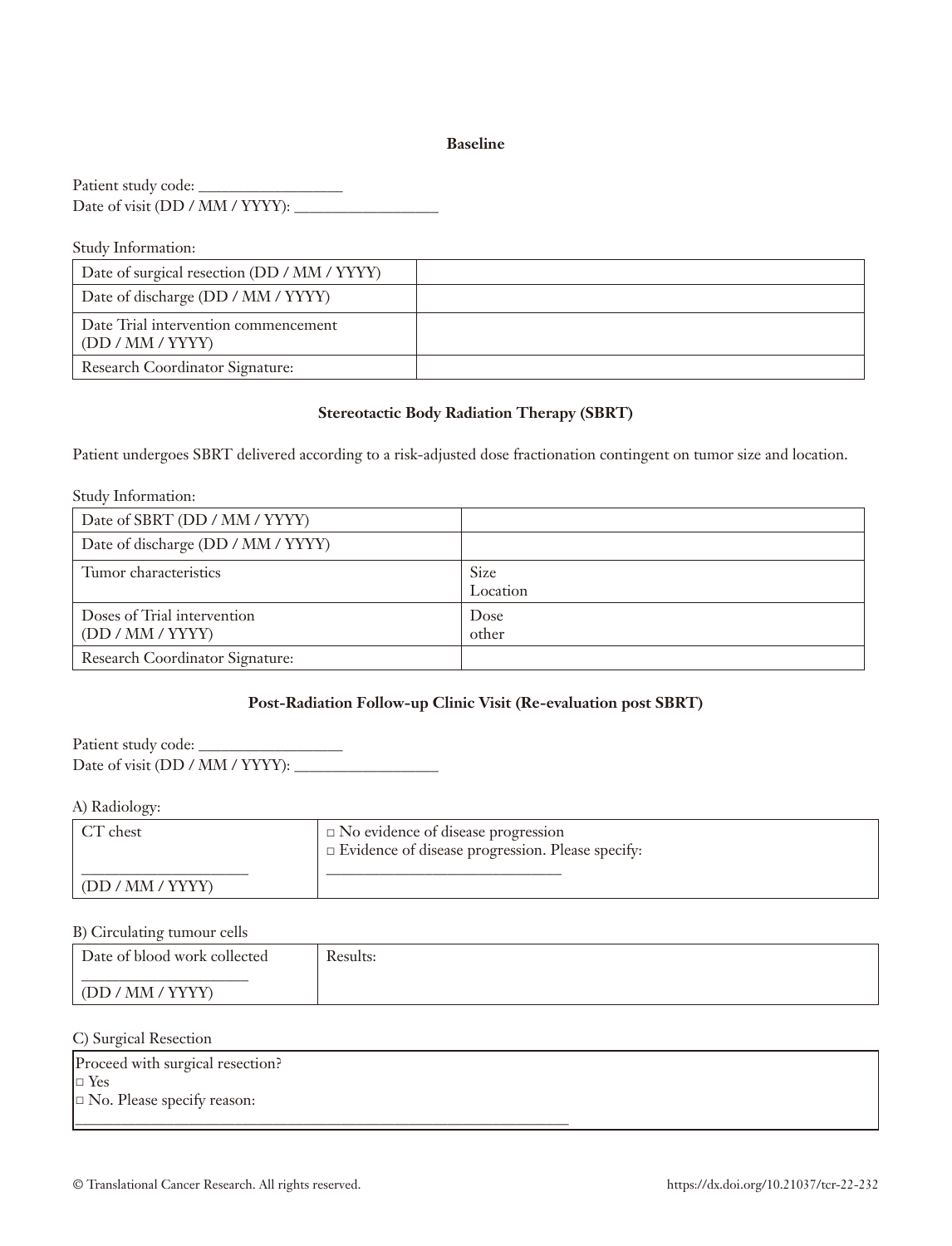# **Operation/Clinical Stage (Pre-Surgery)**

| Surgeon: $\Box$ Y. Shargall $\Box$ C. Finley $\Box$ W. Hanna $\Box$ J. Agzarian |                                            |                                                                                           |
|---------------------------------------------------------------------------------|--------------------------------------------|-------------------------------------------------------------------------------------------|
|                                                                                 |                                            |                                                                                           |
| Incision:                                                                       |                                            |                                                                                           |
| $\Box$ Open                                                                     |                                            |                                                                                           |
| $\Box$ MIS                                                                      |                                            |                                                                                           |
| □ VATS converted to open                                                        |                                            |                                                                                           |
|                                                                                 |                                            |                                                                                           |
| If open:                                                                        |                                            |                                                                                           |
| $\Box$ Thoracotomy:                                                             |                                            |                                                                                           |
| $\Box$ right $\Box$ left                                                        |                                            |                                                                                           |
|                                                                                 | □ post-lateral = antero-lateral = axillary |                                                                                           |
| $\Box$ Sternotomy                                                               |                                            |                                                                                           |
|                                                                                 |                                            |                                                                                           |
|                                                                                 |                                            |                                                                                           |
| If MIS:                                                                         |                                            |                                                                                           |
| $\Box$ right $\Box$ left                                                        |                                            |                                                                                           |
| # of ports: __________                                                          |                                            |                                                                                           |
|                                                                                 |                                            |                                                                                           |
| Lung resection:                                                                 |                                            |                                                                                           |
| $\Box$ Lobectomy: $\Box$ RUL $\Box$ RML $\Box$ RLL $\Box$ LUL $\Box$ LLL        |                                            |                                                                                           |
| □ Pneumonectomy: □ right □ left                                                 |                                            |                                                                                           |
| □ Segmental resection _____________ (segment #)                                 |                                            |                                                                                           |
|                                                                                 |                                            | $\Box$ Wedge: $\Box$ RUL $\Box$ RML $\Box$ RLL $\Box$ LUL $\Box$ LLL $\Box$ (# of wedges) |
|                                                                                 |                                            |                                                                                           |
| Lymph node stations: ____________                                               |                                            |                                                                                           |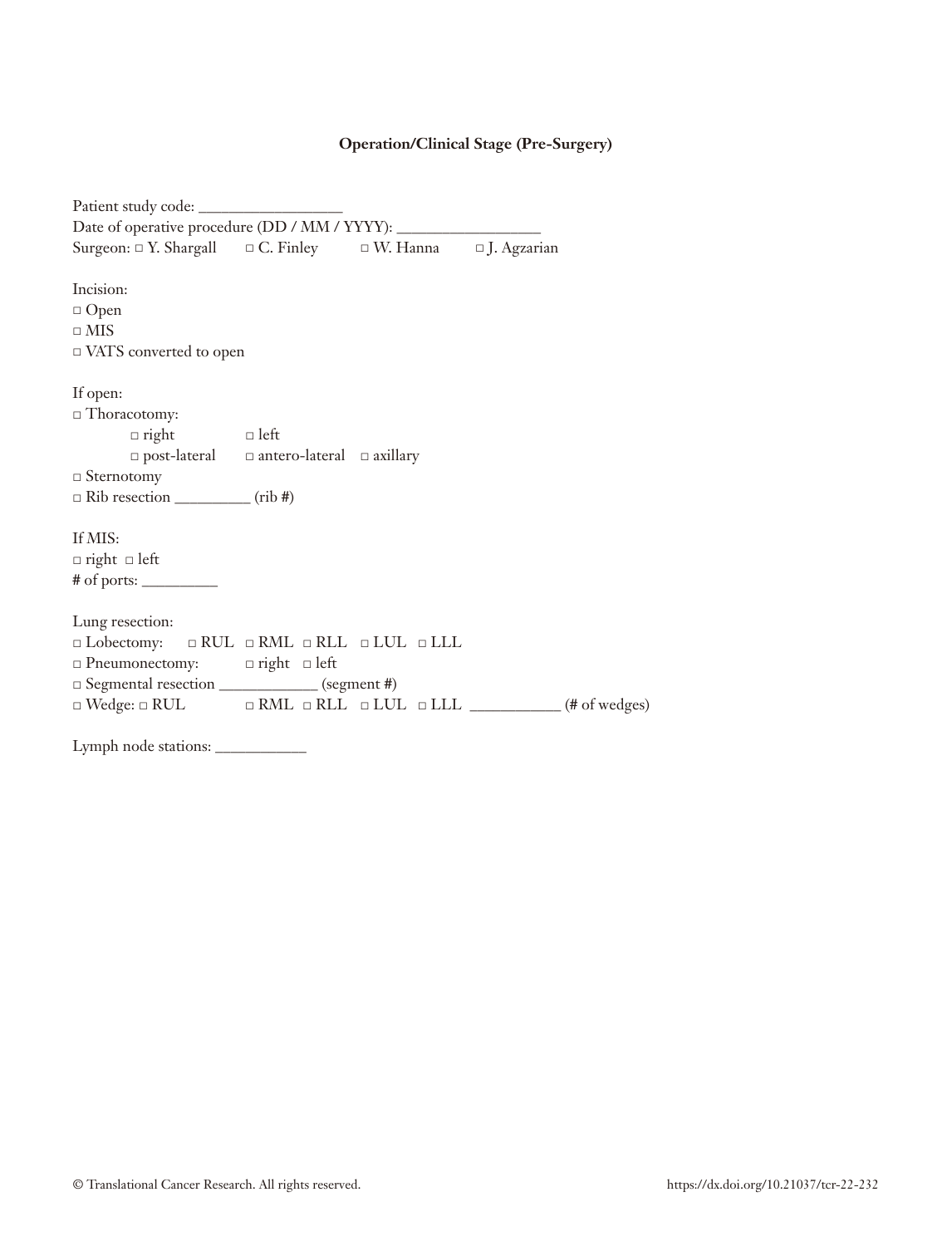## **First Post-operative Follow-up Clinic Visit (6 week follow up)**

| Patient study code:             |  |
|---------------------------------|--|
| Date of visit (DD / MM / YYYY): |  |

# A) Pathologic Report (Complete pathologic response - pCR):

| Soft tissue sarcoma         |        | Melanoma                      | Gastric cancer |
|-----------------------------|--------|-------------------------------|----------------|
| Colorectal cancer           |        | Head and neck cancer Specify: | Other:         |
| Renal cell carcinoma        |        | Osteosarcoma                  |                |
| Germ cell cancer            |        | Breast cancer                 |                |
| Gynecologic cancer Specify: | $\Box$ | Hepatocellular cancer         |                |
| Margin: clear / positive    |        |                               |                |

### B) Radiology:

| $\mathsf{CXR}$ - Post-op | $\Box$ Normal | $\Box$ Abnormal. Please specify: |
|--------------------------|---------------|----------------------------------|
| $\mid$ (DD / MM / YYYY)  |               |                                  |

### C) Circulating tumour cells

| Date of blood work collected | Results: |
|------------------------------|----------|
| $\mid$ (DD / MM / YYYY)      |          |

D) Adjuvant Therapy:

E) Overall Assessment:

| $\Box$ No evidence of recurrence & clinically well     |  |                                 |                  |            |  |
|--------------------------------------------------------|--|---------------------------------|------------------|------------|--|
| $\Box$ No evidence of recurrence. Problem identified : |  |                                 |                  |            |  |
| $\Box$ Intervention to problem identified:             |  |                                 |                  |            |  |
| $\Box$ Recurrence                                      |  |                                 |                  |            |  |
| $\Box$ Other:                                          |  |                                 |                  |            |  |
| Follow up Plan                                         |  | $\Box$ 3 months $\Box$ 6 months | $\Box$ 12 months | $\Box$ PRN |  |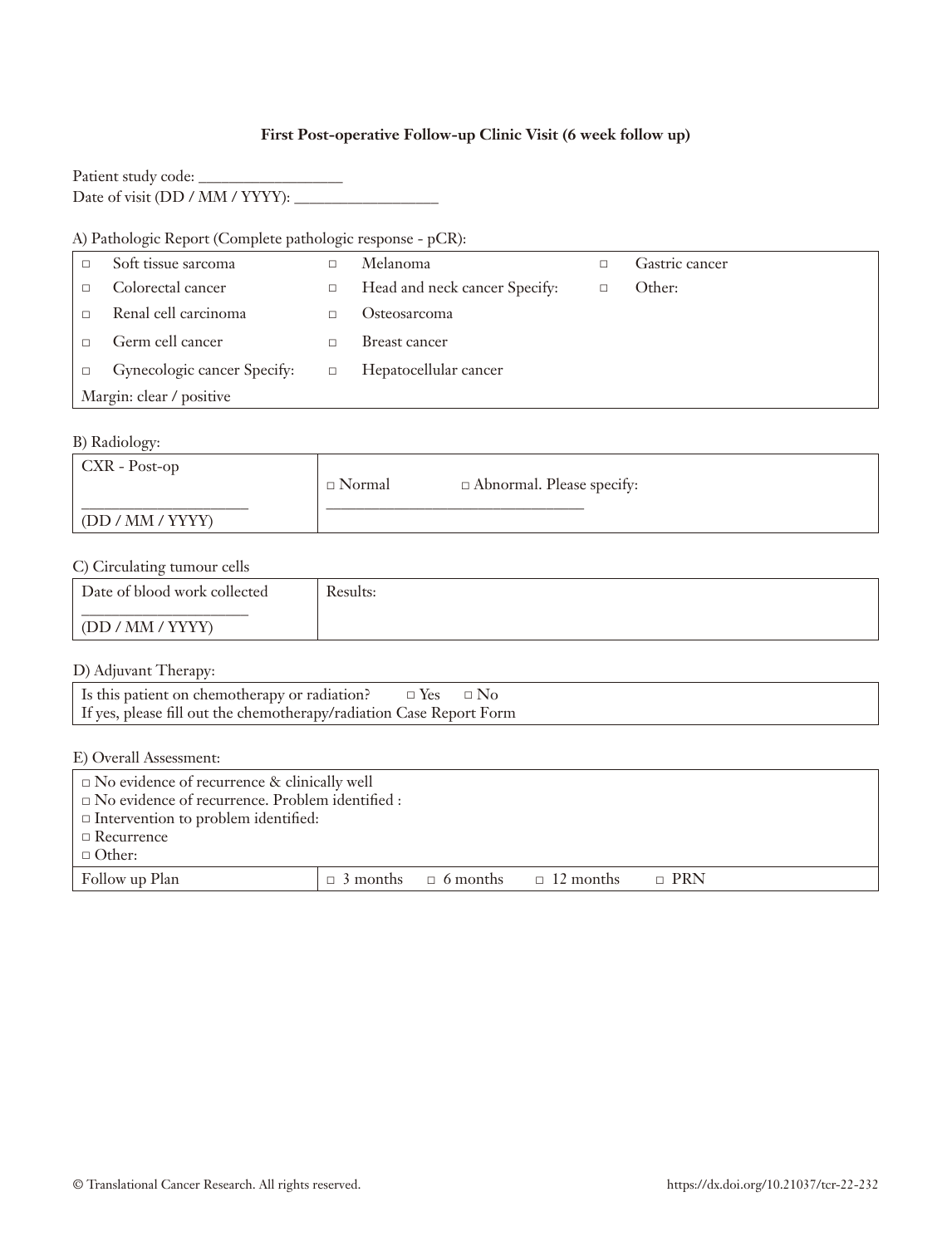# **Late Follow-up Clinic Visit (Routine follow up for 3 years)**

Patient study code: \_\_\_\_\_\_\_\_\_\_\_\_\_\_\_\_\_\_\_ Date of visit (DD / MM / YYYY):

A) Radiology:

| $CXR - Post-op$<br>(DD / MM / YYYY)                                                                                                                                                                 | $\Box$ Normal<br>$\Box$ Abnormal                                                                 | (details) |
|-----------------------------------------------------------------------------------------------------------------------------------------------------------------------------------------------------|--------------------------------------------------------------------------------------------------|-----------|
| CT chest (if performed)                                                                                                                                                                             | $\square$ No evidence of recurrence or complication<br>□ Evidence of recurrence. Please specify: |           |
| (DD / MM / YYYY)                                                                                                                                                                                    |                                                                                                  |           |
| B) Adjuvant Therapy:                                                                                                                                                                                |                                                                                                  |           |
| Is this patient on chemotherapy or radiation?<br>If yes, please fill out the chemotherapy/radiation Case Report Form                                                                                | $\Box$ Yes<br>$\rm No$                                                                           |           |
| C) Overall Assessment:                                                                                                                                                                              |                                                                                                  |           |
| $\Box$ No evidence of recurrence & clinically well<br>$\square$ No evidence of recurrence. Problem identified :<br>$\Box$ Intervention to problem identified:<br>$\Box$ Recurrence<br>$\Box$ Other: |                                                                                                  |           |
| Follow up Plan                                                                                                                                                                                      | $\Box$ PRN<br>$\Box$ 3 months<br>$\Box$ 6 months<br>$\Box$ 12 months                             |           |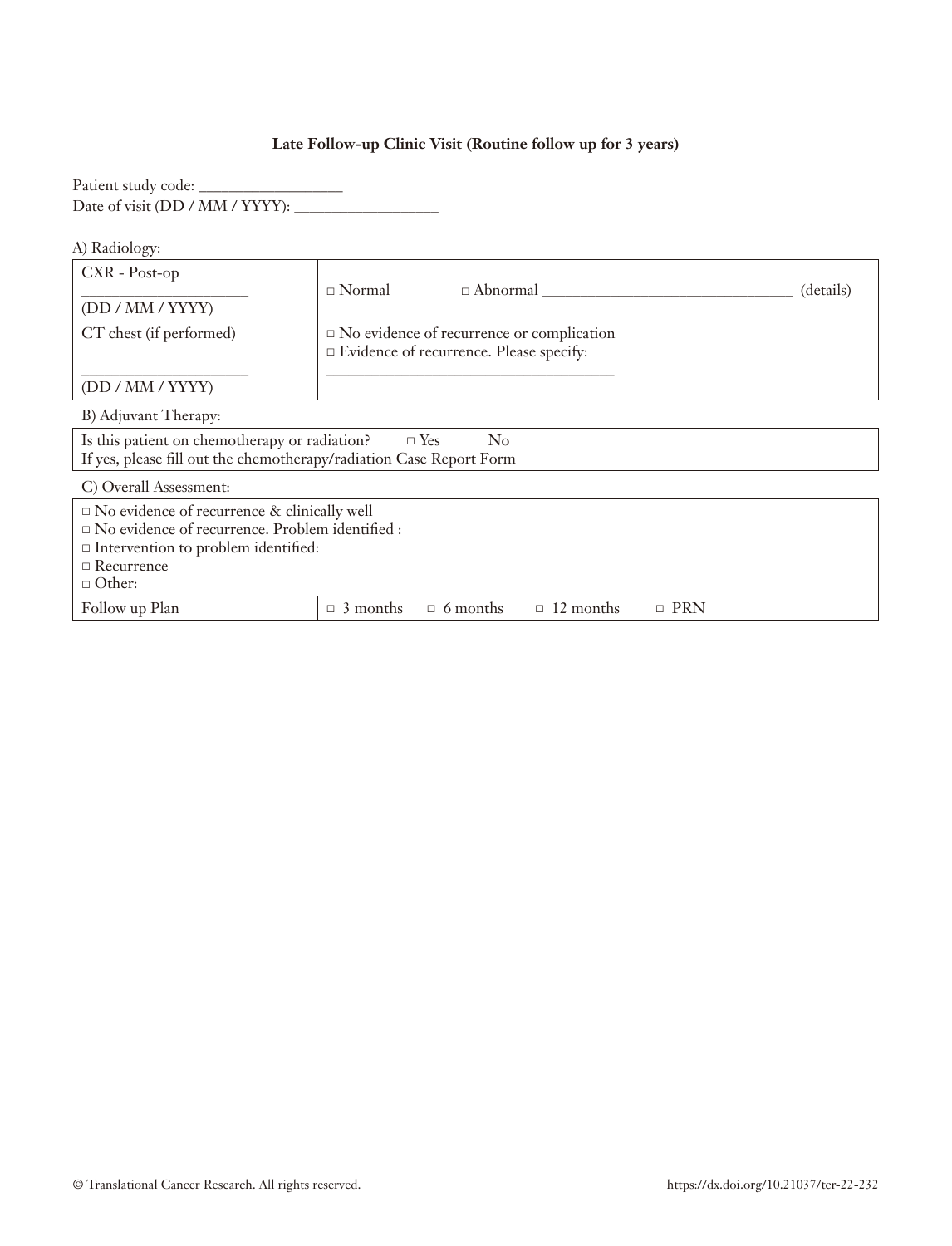#### **Concomitant Medications**

Patient study code: \_\_\_\_\_\_\_\_\_\_\_\_\_\_\_\_\_\_\_

| Is the patient taken any concomitant medications? If Yes, please provide details below $\square$ Yes |  |
|------------------------------------------------------------------------------------------------------|--|
|                                                                                                      |  |

| Medication | Indication | Other Information                                                                                 |
|------------|------------|---------------------------------------------------------------------------------------------------|
|            |            | Started medication at:<br>□ Baseline Other: 0ther:<br>Discontinued this medication?<br>$\Box$ Yes |
|            |            | Started medication at:<br>□ Baseline Other:<br>Discontinued this medication?<br>$\Box$ Yes        |
|            |            | Started medication at:<br>□ Baseline Other: 0ther:<br>Discontinued this medication?<br>$\Box$ Yes |
|            |            | Started medication at:<br>Discontinued this medication?<br>$\Box$ Yes                             |
|            |            | Started medication at:<br>□ Baseline Other:<br>Discontinued this medication?<br>$\Box$ Yes        |
|            |            | Started medication at:<br>□ Baseline Other: 0ther:<br>Discontinued this medication?<br>$\Box$ Yes |
|            |            | Started medication at:<br>□ Baseline Other:<br>Discontinued this medication?<br>$\neg$ Yes        |
|            |            | Started medication at:<br>Discontinued this medication?<br>$\square$ Yes                          |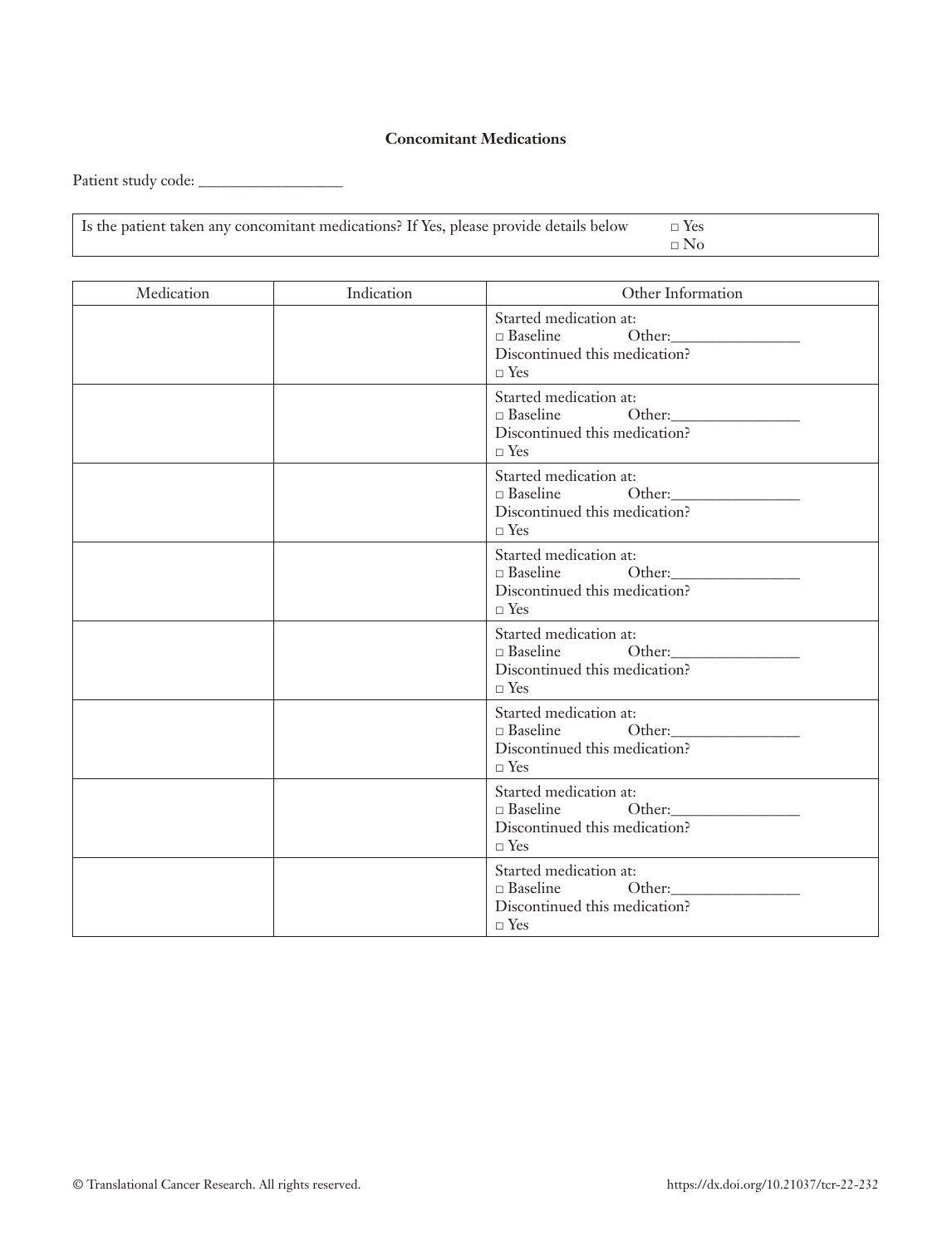## **Adverse Events**

| Patient study code: |  |
|---------------------|--|
|                     |  |

| Adverse Event* | Severity ** | Attribution ***                                                            | Date Started<br>(DD/MM/YYYY) | Date Ended<br>(DD/MM/YYYY) | <b>Patient Outcome</b>                                                                             |
|----------------|-------------|----------------------------------------------------------------------------|------------------------------|----------------------------|----------------------------------------------------------------------------------------------------|
|                |             | $\Box$ Surgery<br>$\Box$ Chemotherapy<br>$\Box$ Radiation<br>$\Box$ Other: |                              | $\Box$ Ongoing             | $\Box$ Remains in study<br>$\Box$ Withdrawn from study<br>$\Box$ Lost to follow-up<br>$\Box$ Death |
|                |             | $\Box$ Surgery<br>$\Box$ Chemotherapy<br>$\Box$ Radiation<br>$\Box$ Other: |                              | $\Box$ Ongoing             | $\Box$ Remains in study<br>$\Box$ Withdrawn from study<br>$\Box$ Lost to follow-up<br>$\Box$ Death |
|                |             | $\Box$ Surgery<br>$\Box$ Chemotherapy<br>$\Box$ Radiation<br>$\Box$ Other: |                              | $\Box$ Ongoing             | $\Box$ Remains in study<br>$\Box$ Withdrawn from study<br>$\Box$ Lost to follow-up<br>$\Box$ Death |
|                |             | $\Box$ Surgery<br>$\Box$ Chemotherapy<br>$\Box$ Radiation<br>$\Box$ Other: |                              | $\Box$ Ongoing             | $\Box$ Remains in study<br>$\Box$ Withdrawn from study<br>$\Box$ Lost to follow-up<br>$\Box$ Death |

\* Adverse Event: Event not considered an SAE, but an event that was identified through patient reports (diaries, interviews). Examples might include fragmented sleep, appetite issues etc.

\*\* Severity: Please use the Common Terminology Criteria of Adverse Events (CTCAE) V.5 to assign grading

\*\*\*Attribution Description: 1. Unrelated 2. Unlikely 3. Possible 4. Probable 5. Definite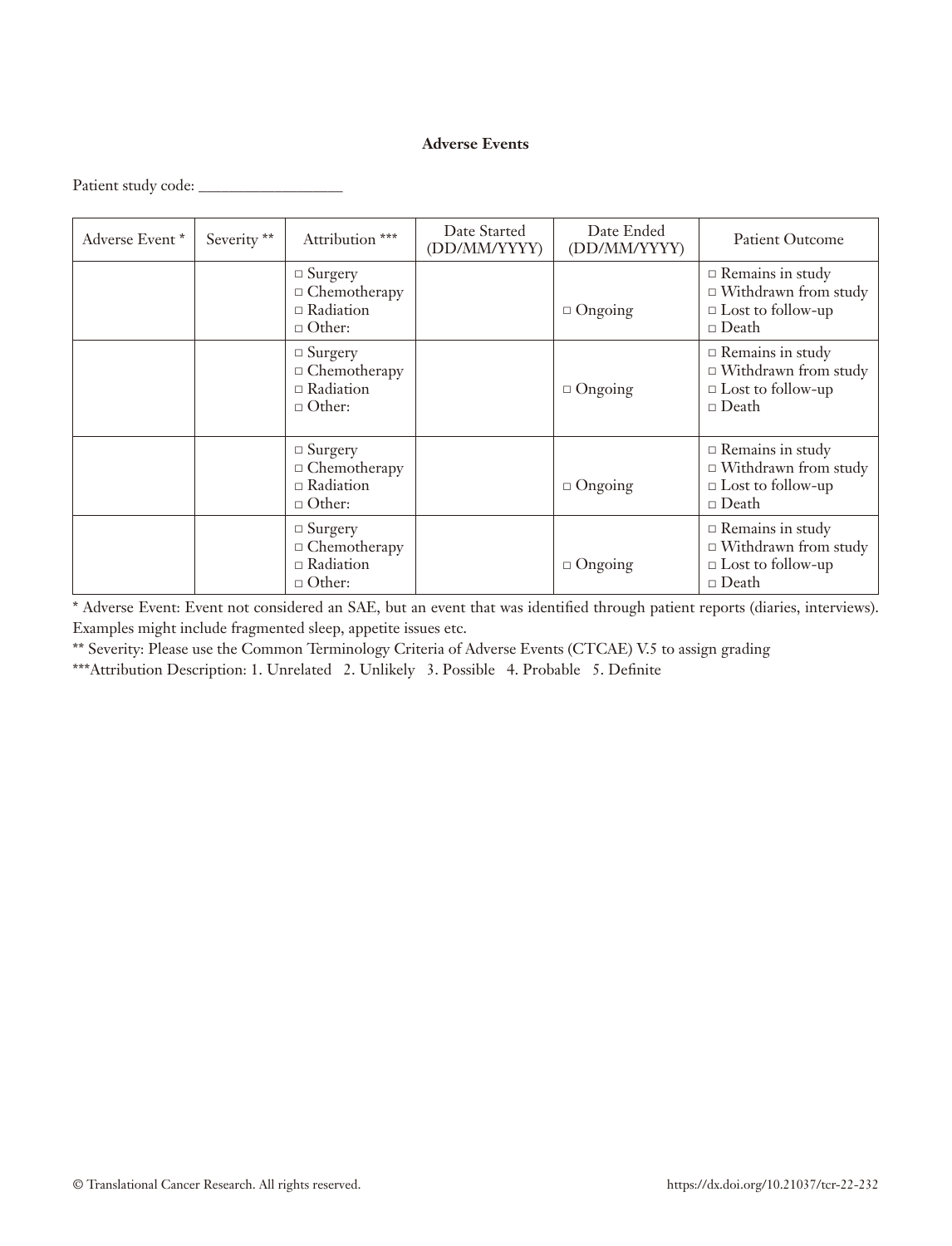#### **Serious Adverse Events**

Patient study code: \_\_\_\_\_\_\_\_\_\_\_\_\_\_\_\_\_\_\_

\*\*\* If an SAE has occurred please report to your local REB and notify the coordinating center within 48 hours of the identification of the event. Please see the AMPLCaRe Procedures Manual for more instruction, or call the coordinating center. \*\*\*

| Serious Adverse Severity **<br>Event <sup>*</sup> | Attribution ***                                                            | Date Started<br>(DD/MM/<br><b>YYYY</b> ) | Date Ended<br>(DD/MM/<br>YYYY) | Date Reported<br>(DD/MM/<br>YYYY) | Patient Outcome                                                                                    |
|---------------------------------------------------|----------------------------------------------------------------------------|------------------------------------------|--------------------------------|-----------------------------------|----------------------------------------------------------------------------------------------------|
|                                                   | $\Box$ Surgery<br>$\Box$ Chemotherapy<br>$\Box$ Radiation<br>$\Box$ Other: |                                          | Ongoing                        |                                   | $\Box$ Remains in study<br>$\Box$ Withdrawn from study<br>$\Box$ Lost to follow-up<br>$\Box$ Death |

I am aware of this serious adverse event, and have verified the details above: Site Principle Investigator Date

\* Serious Adverse Event: Death; life-threatening, requires inpatient hospitalization or prolongation of existing hospitalization, results in persistent or significant disability/incapacity, or is a congenital anomaly/birth defect. Please see AMPLCaRe Procedures Manual for more instruction, or call the coordinating center.

\*\* Severity: Please use the Common Terminology Criteria of Adverse Events (CTCAE) V.5 to assign grading

\*\*\*Attribution Description: 1. Unrelated 2. Unlikely 3. Possible 4. Probable 5. Definite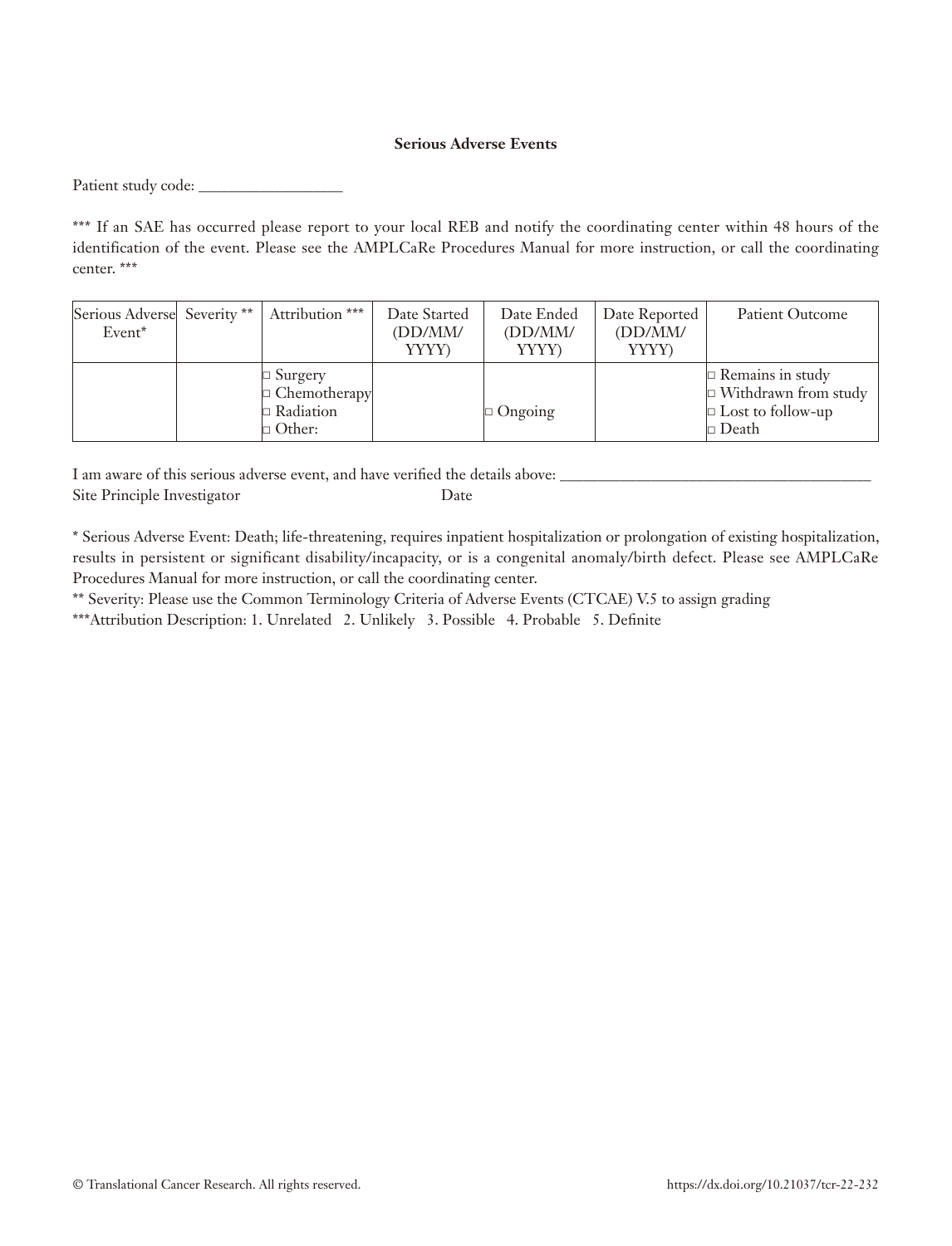#### **Documentation Record Log**

Patient study code: Date of visit (DD / MM / YYYY): \_\_\_\_\_\_\_\_\_\_\_\_\_\_\_\_\_\_\_

Tests to be completed from baseline to follow up appointments:

| Baseline/pre-<br>RT Week- 0   | Post RT<br>Follow-up<br>Week -6 | $1st$ Pre-op<br>Follow-up<br>Week 8-12                                        | 3-month<br>Follow-up Follow-up Follow-up | $6$ -month $9$ -month |                              | $ 12$ -month $ 18$ -month<br>Follow-up Follow-up | Follow-up Follow-up | $24$ -month $30$ -month $36$ -month | Follow-up                                                                       |
|-------------------------------|---------------------------------|-------------------------------------------------------------------------------|------------------------------------------|-----------------------|------------------------------|--------------------------------------------------|---------------------|-------------------------------------|---------------------------------------------------------------------------------|
| $\Box$ CT chest<br>$\Box$ CTC | $\Box$ CTC                      | $\Box$ CT chest $\Box$ Chest x-ray $\Box$ CT chest $\Box$ CT<br>$\sqcap$ CTC. |                                          | chest                 | $\mathbin{\square}$ CT chest |                                                  |                     |                                     | $\Box$ CT chest $\Box$ CT chest $\Box$ CT chest $\Box$ CT chest $\Box$ CT chest |

\*Please include the results of these tests on the Case Report Forms.

CRFs to be completed by Research Coordinator:

| <b>Baseline</b><br>Date:                                                                       | Post RT<br>Follow-up<br>Date:   | Operatory/<br><b>Clinical Stage</b><br>Date |                                 | $1st$ Post-op<br>Follow-up<br>Date: |                                | up<br>Date:                     |  | up<br>Date:                                    | 3-month Follow- 6-month Follow- 9-month Follow- <br>up<br>Date: |
|------------------------------------------------------------------------------------------------|---------------------------------|---------------------------------------------|---------------------------------|-------------------------------------|--------------------------------|---------------------------------|--|------------------------------------------------|-----------------------------------------------------------------|
| $\Box$ Screening visit<br>$\Box$ Medical history<br>$\Box$ Study info<br>$\Box$ Medication log | $\Box$ Post RT<br>form          |                                             | $\Box$ Operation form           | $\Box$ 1 <sup>st</sup> FU form      |                                |                                 |  | $\Box$ Late FU form $\Box$ Late FU form $\Box$ | $\Box$ Late FU form                                             |
| 12-month Follow-<br>up<br>Date:                                                                | 18-month Follow-<br>up<br>Date: |                                             | 24-month Follow-<br>up<br>Date: |                                     |                                | 30-month Follow-<br>up<br>Date: |  | 36-month Follow-<br>up<br>Date:                | End of Study<br>Date:                                           |
| $\Box$ Screening visit<br>$\Box$ Medical history<br>$\Box$ Study info<br>$\Box$ Medication log | $\Box$ Post RT form             |                                             | $\Box$ Operation form           |                                     | $\Box$ 1 <sup>st</sup> FU form |                                 |  | $\Box$ Late FU form                            | $\Box$ End of Study<br>form                                     |

\* At any stage, please be sure to fill out an AE/SAE form if needed.

\*\* If patient withdraws please fill out the 'End of Study' report

#### **End of Study**

Patient study code: \_\_\_\_\_\_\_\_\_\_\_\_\_\_\_\_\_\_\_ Year of birth: \_\_\_\_\_\_\_\_\_\_\_\_\_\_\_\_\_\_\_ Date (DD / MM / YYYY): \_\_\_\_\_\_\_\_\_\_\_\_\_\_\_\_\_\_\_

| Date of final follow up: (DD / MM / YYYY) |                                                                                                                                                                                                                                                                                        |  |  |  |
|-------------------------------------------|----------------------------------------------------------------------------------------------------------------------------------------------------------------------------------------------------------------------------------------------------------------------------------------|--|--|--|
| Reason to End Study:                      | □ Normal Completion<br>□ Recurrence, patient decides to stop study drug<br>□ Serious Adverse Event<br>$\Box$ Death<br>patient withdrawal, reason: patient withdrawal, reason:<br>$\Box$ Lost to follow up<br>$\Box$ Principal Investigator Decision, Specify: _______<br>$\Box$ Other: |  |  |  |
| Comments:                                 |                                                                                                                                                                                                                                                                                        |  |  |  |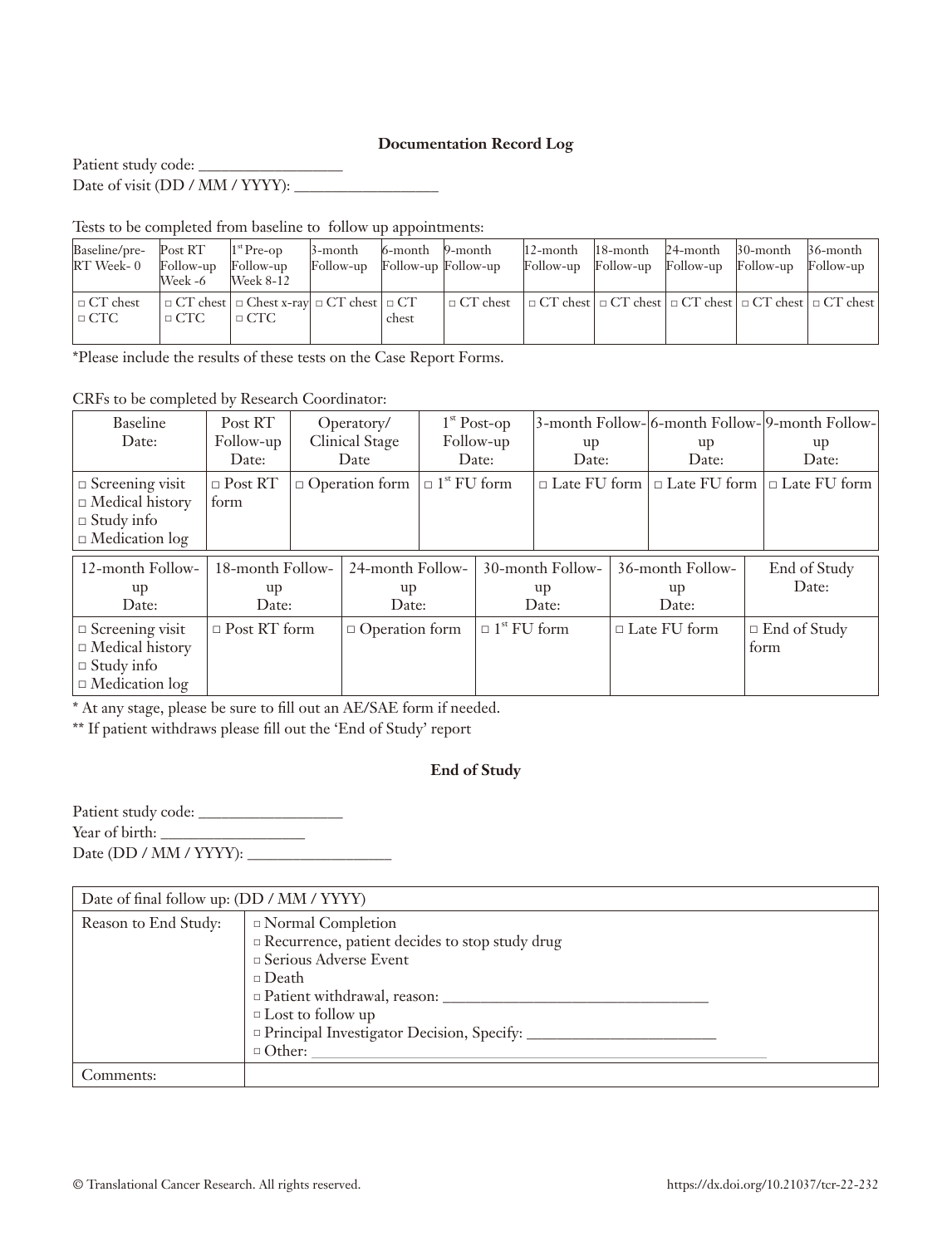# **Adjuvant Chemotherapy/Radiation**

Patient study code: \_\_\_\_\_\_\_\_\_\_\_\_\_\_\_\_\_\_\_

Cycles of Chemotherapy:

| Drug(s) | Dose(s) | Date Started<br>(DD / MM / YYYY) | Date ended<br>(DD / MM / YYYY) |          | Adverse Events                                                                   |
|---------|---------|----------------------------------|--------------------------------|----------|----------------------------------------------------------------------------------|
|         |         |                                  |                                |          | $Y \Box$ N $\Box$                                                                |
|         |         |                                  |                                |          | $Y\mathbin{\rlap{\;\trianglelefteq\;}}\ \ N\mathbin{\rlap{\;\trianglelefteq\;}}$ |
|         |         |                                  |                                |          | $Y \Box$ N $\Box$                                                                |
|         |         |                                  |                                |          | $Y \Box$ N $\Box$                                                                |
|         |         |                                  |                                |          | $Y \Box$ N $\Box$                                                                |
|         |         |                                  |                                | $Y \Box$ | $N \Box$                                                                         |

Courses of Radiation:

| Daily Dose | <b>Total Dose</b> | Date Started<br>(DD / MM / YYYY) | Date ended<br>(DD / MM / YYYY) | Adverse<br>Events    |
|------------|-------------------|----------------------------------|--------------------------------|----------------------|
|            |                   |                                  |                                | $Y \Box$ N $\Box$    |
|            |                   |                                  |                                | $Y \Box$ N $\Box$    |
|            |                   |                                  |                                | $N \Box$<br>$Y \Box$ |
|            |                   |                                  |                                | $Y \Box$ N $\Box$    |
|            |                   |                                  |                                | $Y \Box$ N $\Box$    |
|            |                   |                                  |                                | $Y \Box$<br>$N \Box$ |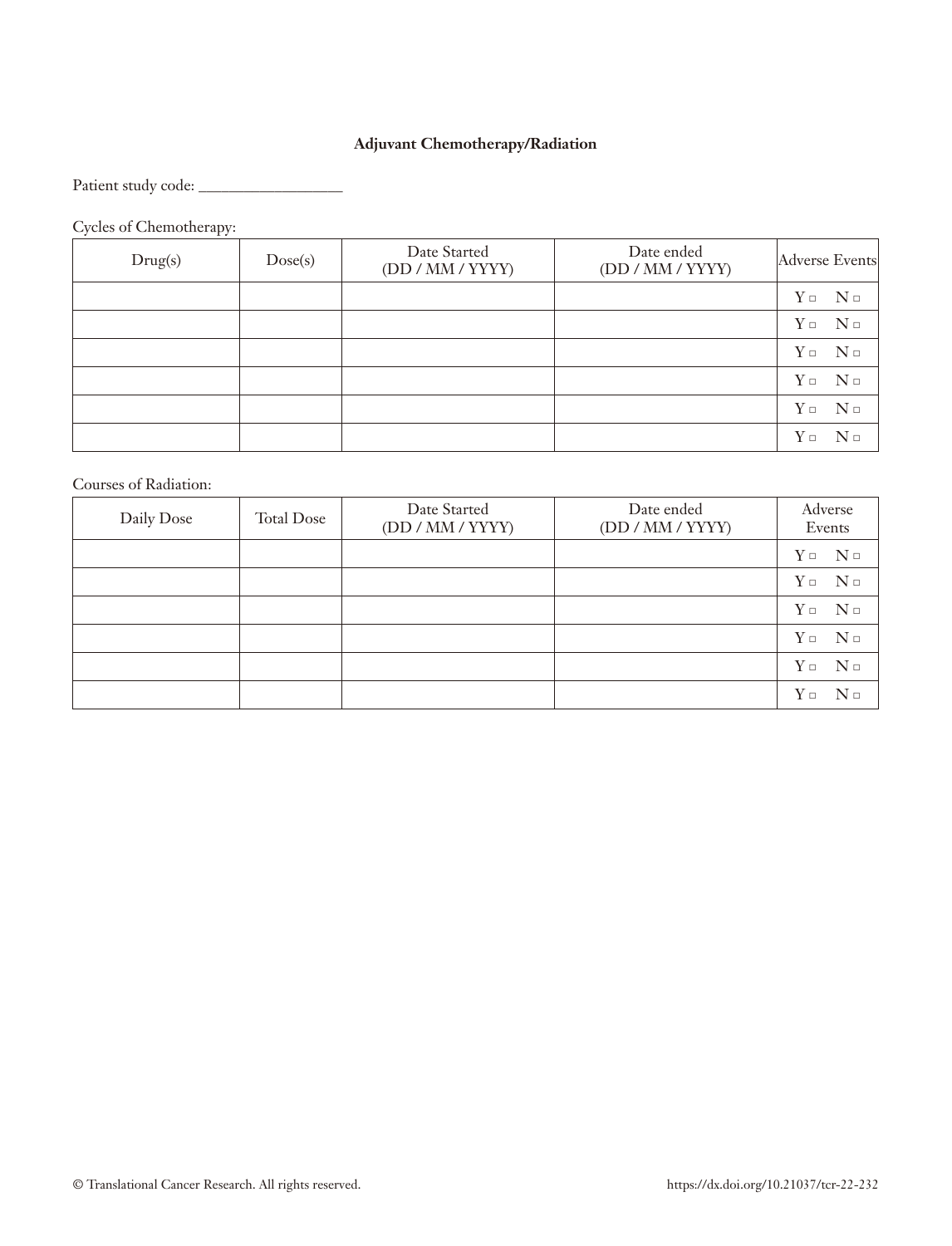## **Appendix 2**

#### **Consent Form**

## **Study Information and Informed Consent Form Post SBRT Pulmonary Metastasectomy (PSPM) Trial**

Post SBRT Pulmonary Metastasectomy: Evaluating the effects of SBRT on pulmonary metastasis using post-surgical histologic evaluation.

| Lead Investigator:    | Dr. John Agzarian, BHSc, MD, MSc<br>Division of Thoracic Surgery<br>St. Joseph's Healthcare Hamilton<br>T2105-50 Charlton Ave E. Hamilton ON<br>Tel: 905-522-1155 x 32701                                                                                                                                          |
|-----------------------|--------------------------------------------------------------------------------------------------------------------------------------------------------------------------------------------------------------------------------------------------------------------------------------------------------------------|
| Co-Investigators:     | Dr. Anand Swaminath, MD, MSc (Radiation Oncology),<br>Dr. Christine Fahim, PhD, MSc (HRM & Implementation Science),<br>Dr. Asghar Naqvi, MD (Anatomic Pathology),<br>Dr. Yaron Shargall, MD (Thoracic Surgery),<br>Dr. Christian Finley, MD, MPH (Thoracic Surgery),<br>Dr. Wael Hanna, MD, MBA (Thoracic Surgery) |
| Research Coordinator  | Housne Begum, MSc, PhD<br>Division of Thoracic Surgery<br>T2105-50 Charlton Ave E. Hamilton ON<br>Tel: 905-522-1155 x 35338<br>Email: begumh@mcmaster.ca                                                                                                                                                           |
| <b>Funding Source</b> | MSA Grant, JHCCF Grant, Firestone                                                                                                                                                                                                                                                                                  |

Study ID: SJHH\_PSPM 7925

Emergency Contact Number (24 hours/7 days a week): 905-870-2647 (pager) Non-Emergency contact numbers are at the end of this document under Contacts.

You are being invited to take part in a study called Post SBRT Pulmonary Metastasectomy (PSPM) Trial, because you are a patient will having surgery to remove metastatic lung nodules. Participating in this study is optional, and will not affect your any usual treatment.

In order to decide whether or not you want to be a part of this research study, you should understand what is involved and the potential risks and benefits. This form gives detailed information about the research study. Please take your time to fully understand what comprises participation. After you have read this form, you will be asked to sign it if you wish to participate.

#### **Introduction**

The role of SBRT as a treatment for small-volume tumors in the lung is well established, but the effectiveness of tumor eradication has yet to be determined. Surgery and stereotactic body radiation therapy (SBRT) are both acceptable treatment options for the local management of lung tumors where the cancer has originated elsewhere in the body. This trial will assess whether the addition of SBRT to surgery offeres better tumor control, and whether it decreases recurrence of the cancer. This is a collaborative effort between the divisions of Thoracic Surgery and Radiation Oncology to evaluate the effects of dual treatment of pulmonary metastasis amenable to curative resection with upfront SBRT followed by surgical resection.

Study recruitment and analysis will be conducted at St. Joseph Healthcare Hamilton and the Juravinski Cancer Center. The Primary Outcome will be measured as the rates of complete pathologic response (pCR) in surgical specimens post SBRT-this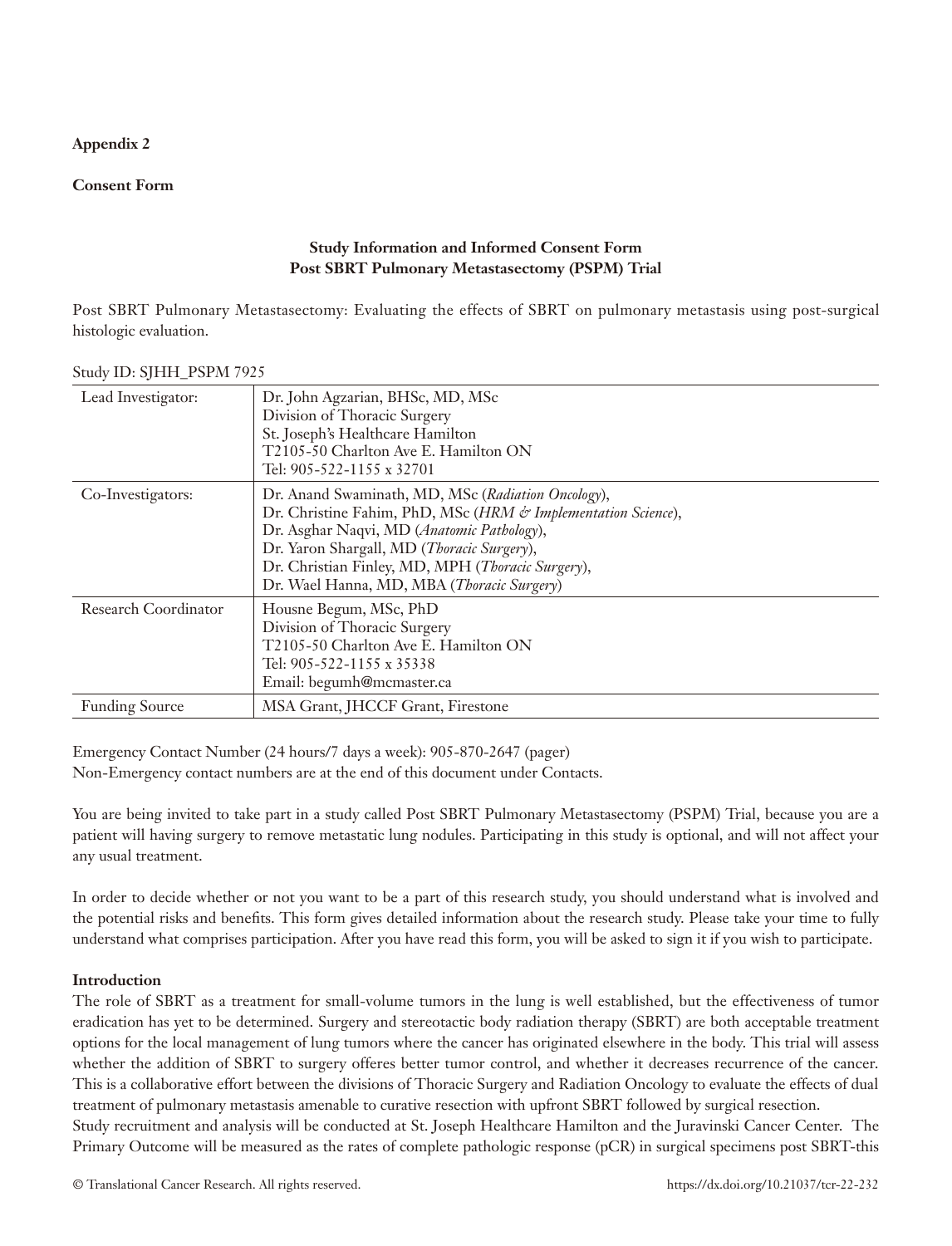means that the removed tumor will be evaluated under the microscope to determine how effective SBRT was in eradicating the cancer. Other outcomes that will be assessed include: overall survival (OS) at 3 years, disease free survival (DFS) at 3 years, local recurrence rates, radiation related toxicity, postoperative complications.

#### **What is the purpose of the study?**

The goal of this study is to determine the effectiveness of SBRT on reducing tumor viability at a pathologic level. We hope to extrapolate this information to both primary and secondary lung cancer.

#### **What will happen during the study?**

If you choose to participate in this study, treatment will be delivered within 2 weeks, with planning and delivery parameters following the standard guidelines. Following completion of SBRT, you will be assessed at the 4–6-week mark by the treating radiation oncologist and thoracic surgeon with a post-treatment computed tomography (CT) of the chest.

If no disease progression is identified, you will undergo scheduled surgical resection of all metastatic tumors at 8–12 weeks post SBRT. The choice of lobar *vs.* sublobar resection (type of surgery) will be determined by the participating surgeon, based on tumor size and location. The choice of surgical approach (MIS *vs.* thoracotomy) will be left to the discretion of the operating surgeon.

You will be seen Post SBRT and Post Surgery between Radiation and Surgery 8 to 12 weeks and post-operative at 30 days for 36 months after surgery. Routine post lung cancer resection required interval surveillance CT scan to be performed at internals of 6 months for at least 3 years. You will be typically followed by both Thoracic Surgery and medical oncology.

#### **What are the possible risks of participating in the study?**

Both SBRT and surgical wedge resection are well established as safe and effective modalities in the treatment of pulmonary malignancies. This trial utilized well established treatment protocols that are currently routinely applied to day-to-day clinical practice. So we do not anticipate that there will be any harm or discomfort from taking part in this study. Radiation prior to surgery can increase scarring during surgery and made surgery more challenging. This is less likely to affect your type of operation given the decreased amount of lung tissue being removed, and the fact that SBRT if focal radiation with less spread and less effects to the local area. In addition, we routinely operate on patients after they had radiation treatment.

You should know that the addition of SBRT to surgery will necessitate a delay to surgery, but we do not anticipate this delay to be of any significance, and some research has shown that radiation may have benefits in cancer treatment throughout the body (abscopal effect). Our own research has already shown, that delays ins patients with lung cancer who are completing necessary work-up is not associated with worsened outcomes.

#### **Will I be paid to Participate in this study?**

You will not be paid or compensated in any way for participation.

#### **Will there be any costs to me in this study?**

There will be no costs associated with taking part in this study.

#### **What will happen to my personal information?**

Your data that is collected will not be shared with anyone except with your consent or as required by law. All personal information such as your name or phone number will be removed from the data by research staff and be replaced with a study identification (ID) number (de-identified) before the data is analyzed by research staff. A password protected document is kept by the research team linking your study ID with your name on a password protected computer. This linking of your name to your study ID number is needed to link information from the study.

Once the study is complete and the data analyzed, all identifying information will be permanently removed and destroyed, and the remaining study records will be kept confidential and secure for 10 years. Following this, all study records will be destroyed in a confidential manner.

For the purposes of ensuring the proper monitoring of the research study, it is possible that a member of the Hamilton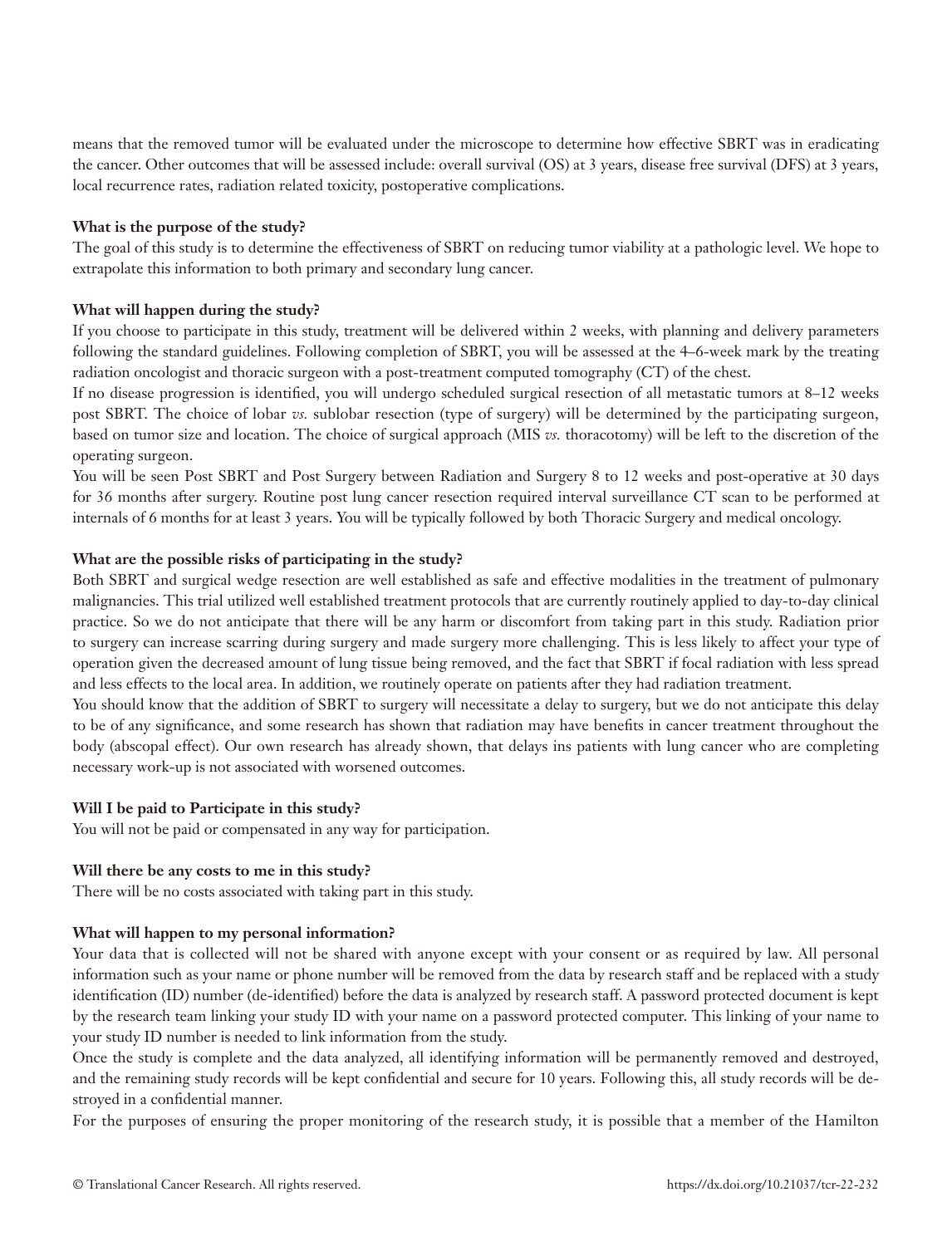Integrated Research Ethics Board and this institution and affiliated sites may consult your research data for quality assurance purposes. However, no records that identify you by name or initials will be allowed to leave the research office. By signing this consent form, you authorize such access.

#### **What happens if I choose not to participate?**

Your participation in this study is entirely voluntary. You may refuse to take part in the study, or you may stop participation at any time, without affecting future treatment. In no way does signing this consent form waive your legal rights nor does it relieve the investigators, sponsors or involved institutions from their legal and professional responsibilities. If during the course of the study, information becomes available that might affect whether you choose to continue your participation in the study, the research staff will give this information to you.

#### **Can participation in the study end early?**

You can stop taking part at any time and your doctor will continue to treat you with the best means available. If you decide to stop participating in the study, we encourage you to talk to your doctor first. If you do choose to stop your participation in the study, we ask that we have your permission to retain the data collected to date and to continue to follow you via your medical records for survival and hospital readmissions.

#### **What if I have questions about the study?**

If you have any questions or concerns about this study, please feel free to contact the Principal Investigator, Dr. John Agzarian at 905-522-1155 x32701 or the study coordinator Housne Begum at 905-522-1155 x35338.